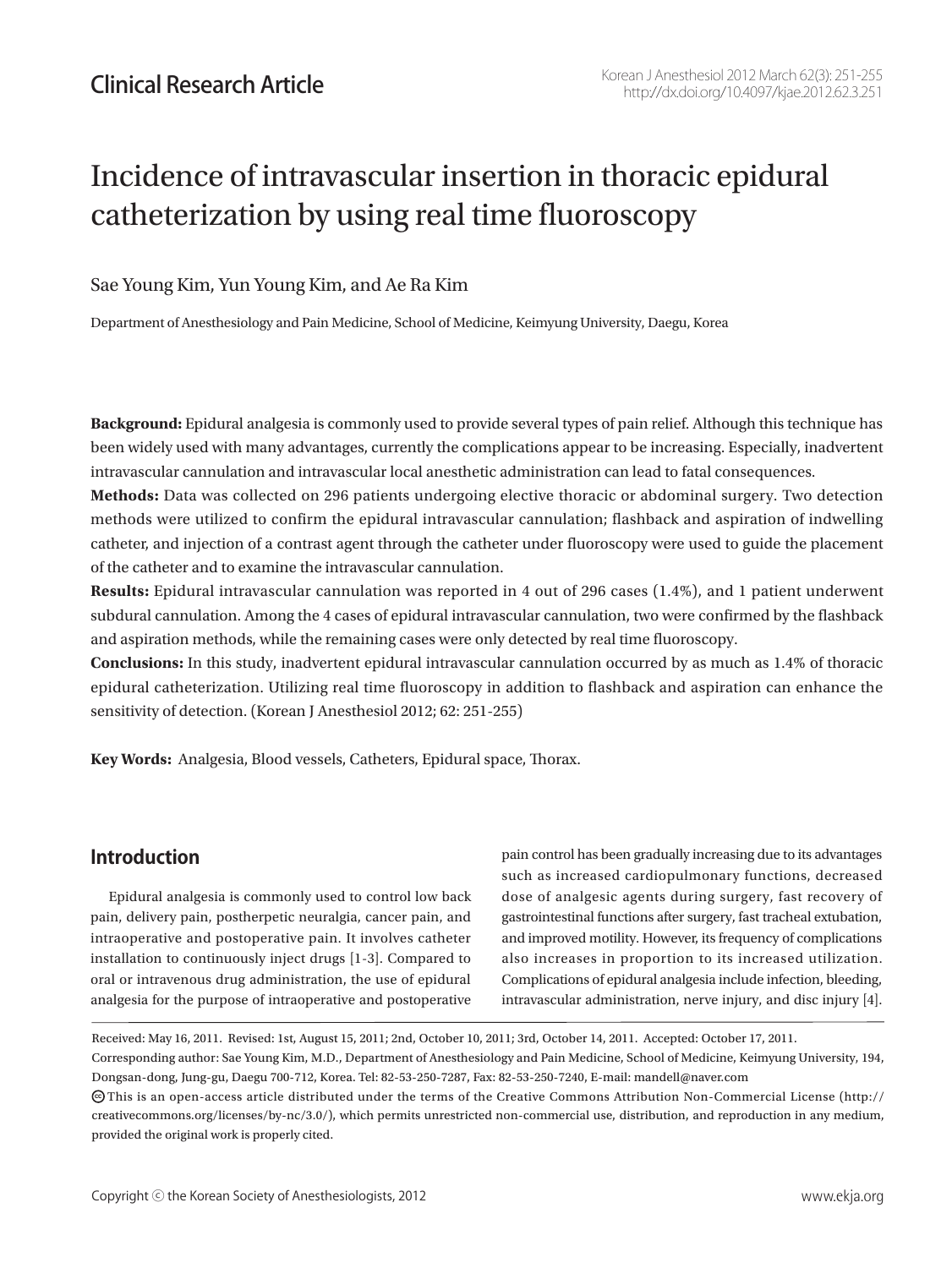Among such complications, unintended epidural intravascular cannulation causes not only the failure of epidural analgesia, but also serious complications such as systemic toxicity by a local anesthetic agent, convulsion, heart attack, and death due to intravascular drug injection [5].

In catheterization for a continuous epidural block, the incidence rate of intravascular cannulation in the lumbar level was reported to be  $9-10\%$  [6-9]. For transforaminal epidural injection, the intravascular flow rate was reported to be 20.6%, 8.2% and 6.1% in the cervical, thoracic, and lumbar levels, respectively [10]. However, no study has been conducted to investigate the incidence rate of epidural intravascular cannulation in the cases of cervical or thoracic catheterization. Accordingly, this study was conducted to investigate the incidence rate of epidural intravascular cannulation using realtime fluoroscopy in thoracic epidural catheterization.

## **Materials and Methods**

This study was conducted on patients who were categorized as American Society of Anesthesiologists physical status I-III and who had undergone thoracic epidural catheterization to control intraoperative and postoperative pain, among those who had undergone thoracotomy or abdominal subcostal incision from September 2009 to April 2011. The patients were given an adequate explanation of the purpose of this study and the study procedures before they signed the informed consent form. Of the total of 310 patients, thoracic epidural catheterization was conducted on 296 patients, except 7 patients who refused to undergo the treatment, 5 patients who showed a laboratory finding of bleeding, and 2 patients who had a previous history

**Table 1.** Demographic Data of the Study Patients (N = 296)

| Characteristics | Values          |  |
|-----------------|-----------------|--|
| Age $(yr)$      | $60.7 \pm 12.1$ |  |
| Sex (M/F)       | 193/103         |  |
| Height (cm)     | $162.2 \pm 8.1$ |  |
| Weight (kg)     | $60.3 \pm 10.6$ |  |

The values are shown as mean ± SD or number of patients.

of allergic reaction to contrast agents. The demographic data of the patients are presented in Table 1.

Thoracic epidural catheterization was conducted on the patients in a prone position. The insertion site of the catheter was aseptically disinfected with povidone, and injected with 2% lidocaine, followed by a one-minute waiting period. Then, an 18 G Touhy needle was inserted into the targeted  $6<sup>th</sup>$  and  $8<sup>th</sup>$  thoracic vertebra via the paramedian approach using fluoroscopy (OEC series 9800, General Electronics, USA). The epidural space was identified via the loss of resistance technique using a saline solution, followed by epidural catheter installation. Once the catheter was installed, the potential occurrence of flashback through the catheter was examined for one minute, and then aspiration was conducted to examine the presence of blood. Then, a 3 ml of contrast agent (Iopamino<sup>®</sup> 370, Ilsung, Korea) was injected at a rate of  $2-3$  ml/sec under real-time fluoroscopy while observing the intravascular cannulation.

## **Results**

Epidural intravascular cannulation was reported in 4 patients (1.4%) and subdural cannulation was reported in one patient out of the 296 patients. Among the four cases of epidural intravascular cannulation (Table 2), two cases, which were confirmed by the flashback and aspiration methods, showed that the contrast was only intravascularly shown under a realtime fluoroscopy, and the remaining two cases, which were not confirmed by the flashback and aspiration methods, showed that the contrast spread to both small vessels and the epidural space under real-time fluoroscopy. Re-catheterization was conducted on the four patients who were confirmed to have intravascular cannulation. After confirming that intravascular cannulation did not occur via real-time fluoroscopy, the catheter was fixed.

## **Discussion**

In this study, thoracic epidural catheterization was conducted using the flashback and aspiration methods via the

**Table 2.** Data of Patients of Intravascular Insertion in Thoracic Epidural Catheterization

|   | Age<br>(yr) | <b>Sex</b><br>(M/F) | Height<br>$\rm (cm)$ | Weight<br>(kg) | Location of catheter's tip |                | Methods of detection     |            |                       |
|---|-------------|---------------------|----------------------|----------------|----------------------------|----------------|--------------------------|------------|-----------------------|
|   |             |                     |                      |                | R/L                        | Spine level    | Flashback                | Aspiration | Real-time fluoroscopy |
|   | 63          |                     | 156                  | 58             |                            | T <sub>6</sub> |                          |            |                       |
| ▵ | 23          | М                   | 171                  | 74             |                            | T <sub>8</sub> |                          |            |                       |
| 3 | 32          | M                   | 180                  | 84             |                            | T <sub>6</sub> | $\overline{\phantom{a}}$ |            |                       |
|   | 76          |                     | 152                  | 56             |                            | T <sub>8</sub> |                          |            |                       |

R: right, L: left, T6: 6th thoracic vertebra, T8: 8th thoracic vertebra.

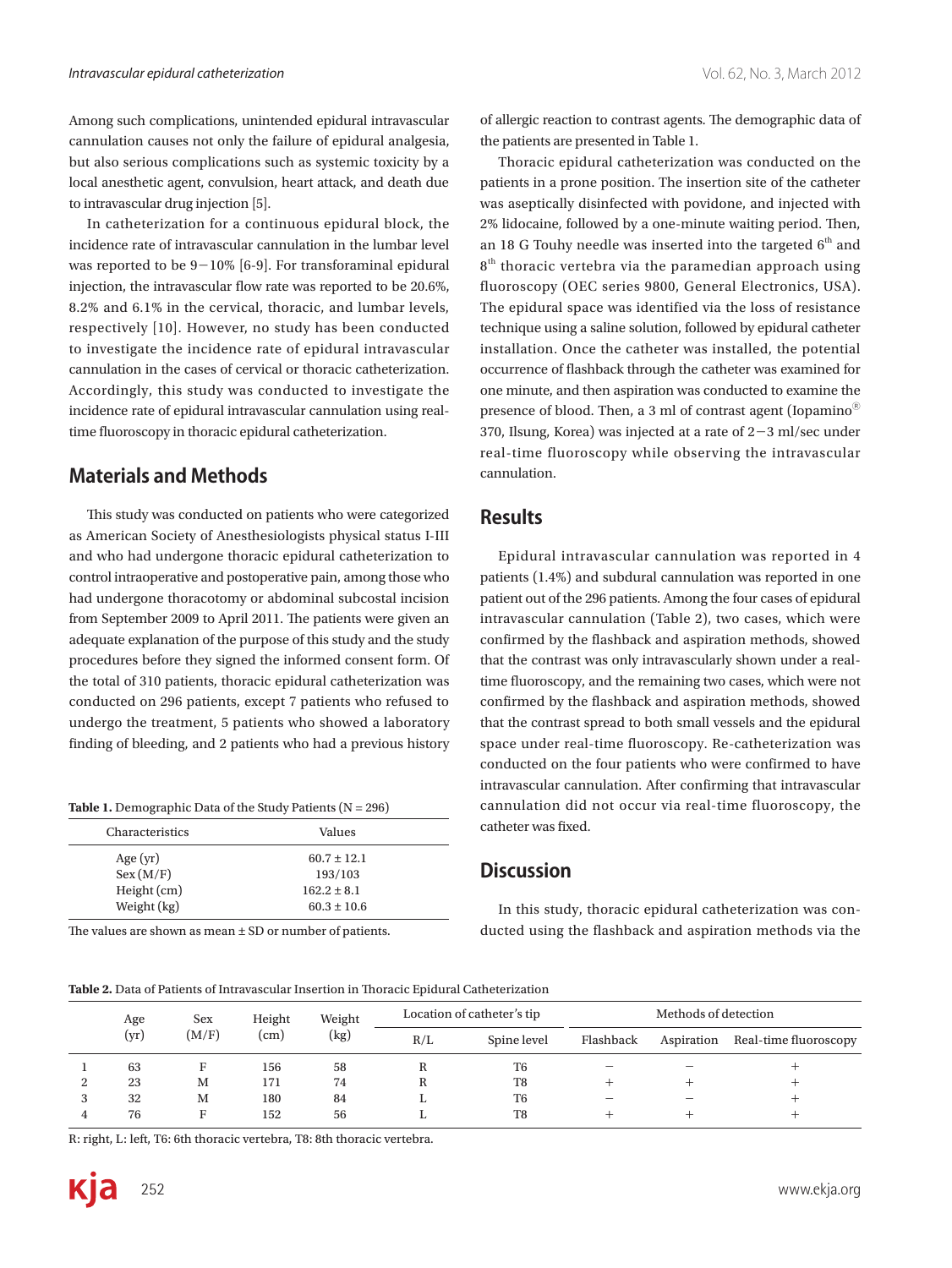occurred upon the first epidural block.

catheter and contrast injection under real-time fluoroscopy. The incidence rate of epidural intravascular cannulation in the thoracic level was 1.4%, which was lower than the incidence rate of intravascular cannulation in the lumbar level of 10% that

When the artery diameter was compared according to the spinal cord level with a risk of intravascular cannulation, the diameter of the artery of the thoracic level was  $0.4-0.6$  mm, which was smaller than the diameter of the artery of the lumbar level of 0.55-1.2 mm, and was even smaller than the epidural catheter diameter of  $0.8-1.2$  mm. Thus, the incidence rate of intravascular cannulation was likely to be lower in the thoracic level than in the lumbar level [11]. However, in the epidural block, intravascular contrast injection is conducted via the vein in most cases. The vertebral venous plexus does not have a valve, and is distributed along the entire pathway of the spine. The posteromedial venous plexus of the vertebral venous plexus is present between the posterior epidural and the epidural lipid layer. The posteromedial venous plexus is connected from the neural foramen to the radicular vein where the radicular artery accompanies the spinal nerve [12]. The vertebral venous plexus is dilated for local or systemic reasons, leading to an increase in intravascular injection. In particular, in the cases of increased abdominal pressure such as abdominal tumor or pregnancy, inferior vena cava flow is inhibited and the epidural vein is vasodilated. In addition, the anterior and posterior diameter of the epidural space gradually increases from 3-5 mm in the thoracic level to 5-6 mm in the lumbar level [13]. Therefore the lateral area of the epidural space is freely connected to the paraspinal space via the neural foramen, or intra-abdominal pressure is directly delivered via the open neural foramen. Thus, compared to the thoracic level, it is likely that the lumbar level is more affected by the elevation of intra-abdominal pressure, and has an increased possibility of vasodilatation caused by the compression of vein flow in the epidural space, and an increased risk of epidural intravascular cannulation. Local compression and distortion of the epidural lipid may occur due to degenerative changes caused by increased age [14]. These degenerative changes compress venous flow and the vasodilate venous plexus. Although the degenerative changes of the spine increase in proportion to age, intravascular cannulation was observed in various age brackets in this study. It has been reported that the general distribution of the spinal anteromedial venous plexus was homogenous, whereas that of the posteromedial venous plexus, where catheterization is conducted upon the epidural block, varied individually [12]. This result could demonstrate that intravascular catheterization in an epidural block is disproportional to the degenerative changes according to increased age. A further study on the correlation of the epidural venous plexus of each spinal region,

particularly the anatomical features of the posteromedial venous plexus with epidural intravascular cannulation would be required to obtain more supportive results.

In this study, the incidence rate of epidural intravascular cannulation in the thoracic level was 1.4%, which was lower than the incidence rate of the intravascular cannulation of 9-10% that occurred in the lumbar level. No anatomical or radiologic study has been conducted to date on the venous plexus diameter present in the posterior epidural space in which epidural cannulation is conducted. Therefore, a further study is required to investigate this difference in the frequencies of intravascular cannulation.

Many studies have been conducted to examine how to prevent the risk of epidural intravascular cannulation during epidural cather placement. It has been reported that spinalepidural combined analgesia reduces the incidence rate of epidural intravascular cannulation [15]. It has been estimated that the risk of intravascular cannulation could be reduced by inserting the epidural catheter to the center because the lateral area of the epidural space has abundant vascularity. However, it eventuated that no significant difference was observed when comparing the use of the loss of resistance to saline technique and the air technique or when comparing the use of the paramedian approach to the midline approach [16]. It has been reported that saline solution injection prior to catheterization reduced the incidence rate of intravascular cannulation [17], but this is still controversial. In addition, it has been reported that catheterization with a soft and elastic catheter reduced the incidence rate of intravascular cannulation [18].

Various methods have been used to monitor epidural intravascular cannulation, of which direct methods such as aspiration and indirect methods such as injection of adrenalin or fentanyl are typical [6,7]. However, the aforementioned methods cannot completely exclude epidural intravascular cannulation when they are used alone [19]. In the case of a single epidural block, it has been recommended that the accurate location of the needle should be identified via real-time fluoroscopy to prevent intravascular cannulation [20,21]. Accordingly, in this study, intravascular cannulation was monitored using realtime fluoroscopy. As a result, intravascular cannulation was shown in four patients out of the 296 patients. Among the four cases of epidural intravascular cannulation, two cases were confirmed by the flashback and aspiration methods. Kim and Shim [22] reported that the detection failure of the blood via the flashback and aspiration methods was attributable to the insufficient vein pressure causing the insufficient blood flow into the catheter contact region and that the blood flow was not observed due to vascular collapse caused by excessive negative pressure particularly in the case of aspiration. Thus, as shown in the results of previous studies, the flashback and aspiration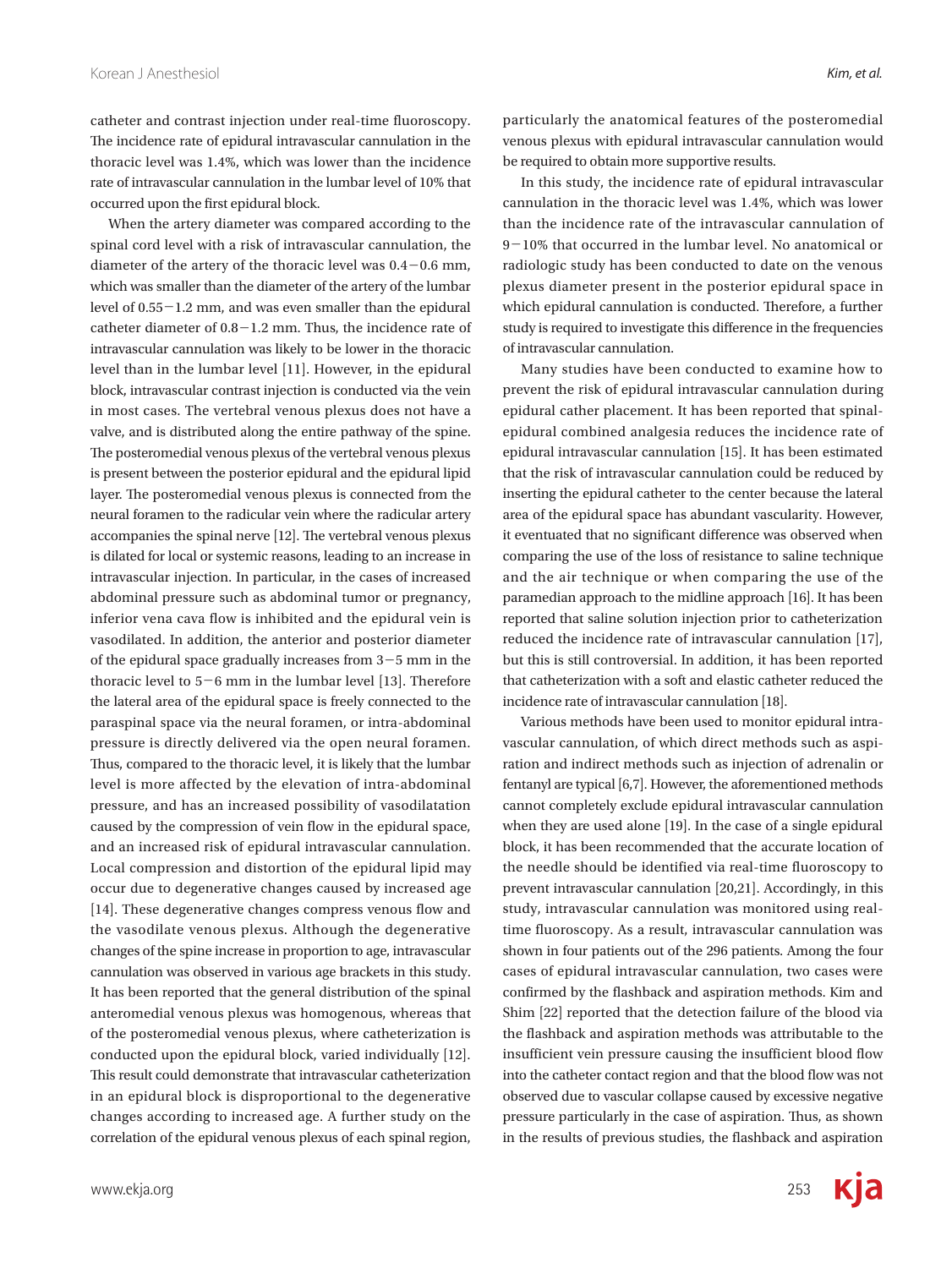methods are unlikely to predict the actual status of the blood vessels.

Intravascular flow can be monitored using Real-time fluoroscopy. However, it is not easy to distinguish the vein from the artery. In general, an intravascular flow with a fast flow rate and moving from the neural foramen to the spinal cord is considered the artery, whereas intravascular flow with a slow flow rate and moving from the neural foramen to the peripheral is considered the vein. However, in actual clinical practices, the two aforementioned intravascular flows are mixed in some cases, and the contrast spreads to the small blood vessels that are barely detected with the eyes toward the spine while moving to the peripheral. Thus, the accuracy of the real-time monitoring of the artery and vein is low [23].

Thoracic epidural catheterization is mainly conducted as a blind technique without the assistance of fluoroscopy. Real-time fluoroscopy after epidural catheterization is not generally conducted in all the cases. In this study, two cases of intravascular cannulation, which were not confirmed by other methods, were confirmed via real-time fluoroscopy.

Digital subtraction imaging was not conducted in this study. This technique is a radiological technique that can clearly visualize the blood vessels surrounded by the osteoid or dense soft tissues. Vascular imaging can be produced using a contrast medium by subtracting a pre-contrast image. Therefore, it is useful in the diagnosis and treatment of vascular diseases. In particular, the monitoring rate of intravascular drug injection is 2-fold higher than other techniques. However, its disadvantages include high cost and being more influenced by the conductor's performance [24,25]. As digital subtraction imaging is not generally used due to its high cost, it was not conducted in this study.

In conclusion, in this study, the incidence rate of epidural intravascular cannulation was lower in the thoracic level than in the lumbar level. However, in some cases, epidural intravascular cannulation was not detected by the flashback or aspiration methods. Thus, the utilization of real time fluoroscopy or digital subtraction imaging in addition to flashback and aspiration is recommended to identify intravascular cannulation.

## **References**

- 1. Grass JA. The role of epidural anesthesia and analgesia in postpoerative outcome. Anesthesiol Clin North America 2000; 18: 407-28.
- 2. Park WY, Thompson JS, Lee KK. Effect of epidural anesthesia and analgesia on perioperative outcome: a randomized, controlled Veterans Affairs cooperative study. Ann Surg 2001; 234: 560-9.
- 3. Vad VB, Bhat AL, Lutz GE, Cammisa F. Transforaminal epidural steroid injections in lumbosacral radiculopathy: a prospective

randomized study. Spine (Phila Pa 1976) 2002; 27: 11-6.

- 4. Waldman SD. Management of acute and postoperative pain. In: Pain management. Edited by Waldman SD: Philadelpia, Saunders. 2007, pp 225-39.
- 5. Tiso RL, Cutler T, Catania JA, Whalen K. Adverse central nervous system sequelae after selective transforaminal block: the role of corticosteroids. Spine J 2004; 4: 468-74.
- 6. Verniquet AJ. Vessel puncture with epidural catheters. Experience in obstetric patients. Anaesthesia 1980; 35: 660-2.
- 7. Kenepp NB, Gutsche BB. Inadvertent intravascular injections during lumbar epidural anesthesia. Anesthesiology 1981; 54: 172-3.
- 8. Paech MJ, Godkin R, Webster S. Complications of obstetric epidural analgesia and anaesthesia: a prospective analysis of 10,995 cases. Int J Obstet Anesth 1998; 7: 5-11.
- 9. Norris MC, Fogel ST, Dalman H, Borrenpohl S, Hoppe W, Riley A. Labor epidural analgesia without an intravascular "test dose". Anesthesiology 1998; 88: 1495-501.
- 10. Nahm FS, Lee CJ, Lee SH, Kim TH, Sim WS, Cho HS, et al. Risk of intravascular injection in transforaminal epidural injections. Anaesthesia 2010; 65: 917-21.
- 11. John MM. Image-guided spine interventions. 2nd ed. New York, Springer. 2010, pp 15-27.
- 12. Groen RJ, Groenewegen HJ, van Alphen HA, Hoogland PV. Morphology of the human internal vertebral venous plexus: a cadaver study after intravenous Araldite CY 221 injection. Anat Rec 1997; 249: 285-94.
- 13. James PR. Atlas of image-guided intervention in regional anesthesia and pain medicine. Philadelphia, Lippincott Williams & Wilkins. 2006, pp 31-52.
- 14. Hogan QH. Epidural anatomy examined by cryomicrotome section. Influence of age, vertebral level, and disease. Reg Anesth 1996; 21: 395-406.
- 15. Pan PH, Bogard TD, Owen MD. Incidence and characteristics of failures in obstetric neuraxial analgesia and anesthesia: a retrospective analysis of 19,259 deliveries. Int J Obstet Anesth 2004; 13: 227-33.
- 16. Mhyre JM, Greenfield ML, Tsen LC, Polley LS. A systematic review of randomized controlled trials that evaluate strategies to avoid epidural vein cannulation during obstetric epidural catheter placement. Anesth Analg 2009; 108: 1232-42.
- 17. Evron S, Gladkov V, Sessler DI, Khazin V, Sadan O, Boaz M, et al. Predistension of the epidural space before catheter insertion reduces the incidence of intravascular epidural catheter insertion. Anesth Analg 2007; 105: 460-4.
- 18. Banwell BR, Morley-Forster P, Krause R. Decreased incidence of complications in parturients with the arrow (FlexTip Plus) epidural catheter. Can J Anaesth 1998; 45: 370-2.
- 19. Bell DN, Leslie K. Detection of intravascular epidural catheter placement: a review. Anaesth Intensive Care 2007; 35: 335-41.
- 20. Furman MB, Giovanniello MT, O'Brien EM. Incidence of intravascular penetration in transforaminal cervical epidural steroid injections. Spine (Phila Pa 1976) 2003; 28: 21-5.
- 21. Smuck M, Fuller BJ, Yoder B, Huerta J. Incidence of simultaneous epidural and vascular injection during lumbosacral transforaminal epidural injections. Spine J 2007; 7: 79-82.
- 22. Kim DW, Shim JC. Incidence of intravascular penetration during